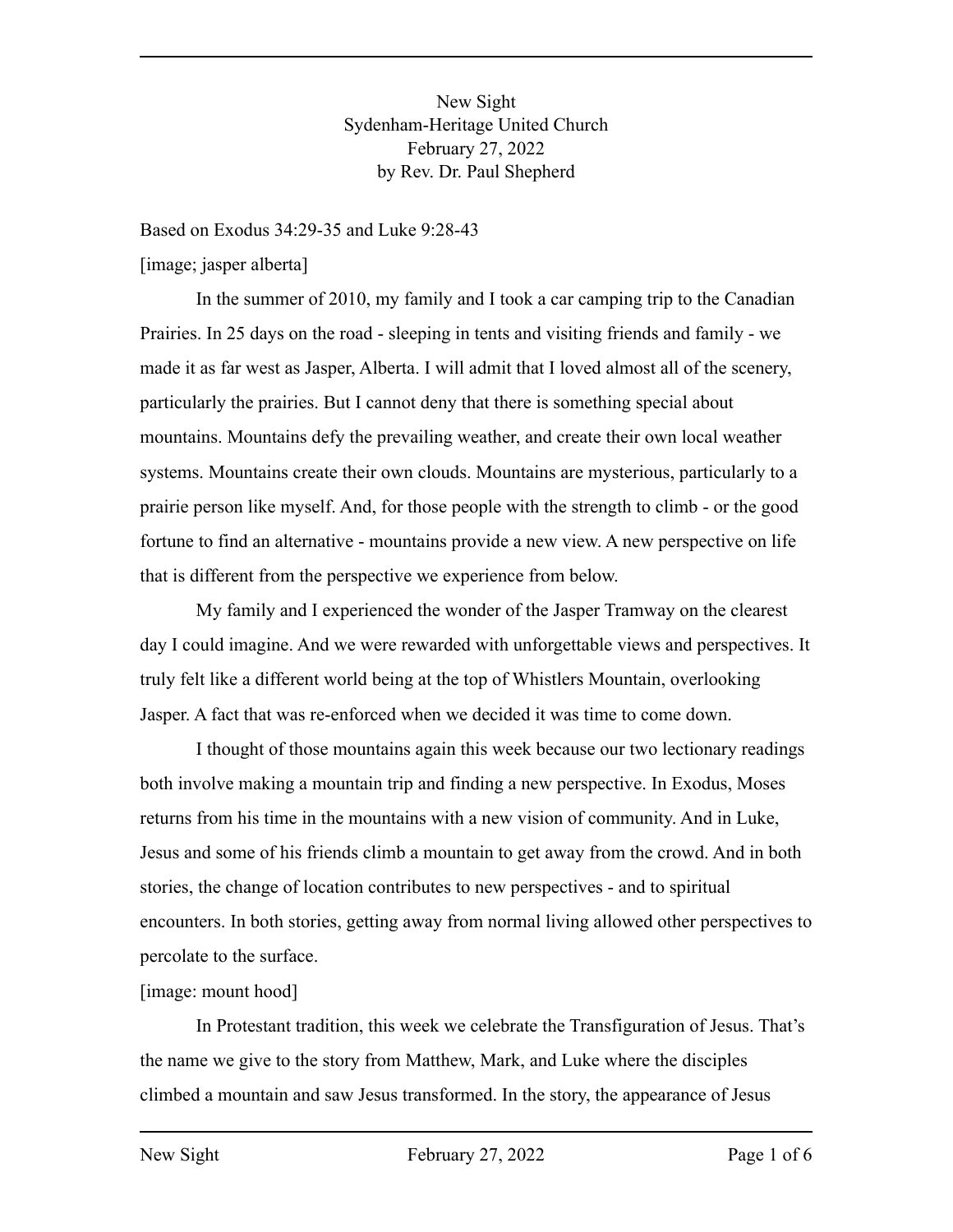changes, and Peter offers to build dwellings to commemorate the event. What do you think Peter saw that made him want to do that? Perhaps we are cynical because we have heard so many stories and sermons about mountain-top experiences. I mean - we all know that mountain-top experiences are great, but that we don't live on mountain-tops. Blah blah blah. And yet, mountain-top experiences are special. We get a clearer vision of what's going on. We get an unobstructed view of reality. But we know we do not live there. I wonder why Peter wanted to build those structures. Perhaps Peter wanted to live on the mountain-top himself. Perhaps Peter imagined that Jesus wanted to live in a shrine, away from the crowds, pure and uncontaminated by normal life. [image: I haven't lost my mind - it's backed up on tape]

But I feel for Peter. I really do. So many times in my own life I wanted to "freeze" an experience. I wanted to preserve and immortalize a slice of my own life. I wanted to make a "backup copy" of something so that I can relive the experience of it again and again. I have truly enjoyed every stage of family development as my children have grown up. I loved having babies. I loved having children. I even loved having teenagers. And I am now living into having young adult children. Each new stage has been wonderful. But at the same time, I have felt the desire to "freeze" time. To preserve a stage of life that I truly enjoyed. It's very natural to want to preserve what we love. Even when the future looks bright, it can be hard to let go of the past.

## [image: spire]

It's a very tempting idea in our churches too. Many United Church of Canada congregations seem to want to freeze and preserve an image of who they are today. Or perhaps more truthfully an image of who they were in their past. We want to hang on to a piece of our own congregational life where we knew we had value to our community. Where we were respected. Where we were understood. Where we were part of the mainstream. Where we even defined the mainstream. Perhaps we long for something from our past, like a favourite minister, or a time when our children came to worship with us. The desire to freeze a special moment in time - to preserve it - is very natural.

Perhaps it was the same thing with Peter. He wanted to immortalize the mountain top event. But of course, Jesus does not support Peter's idea. In fact, immediately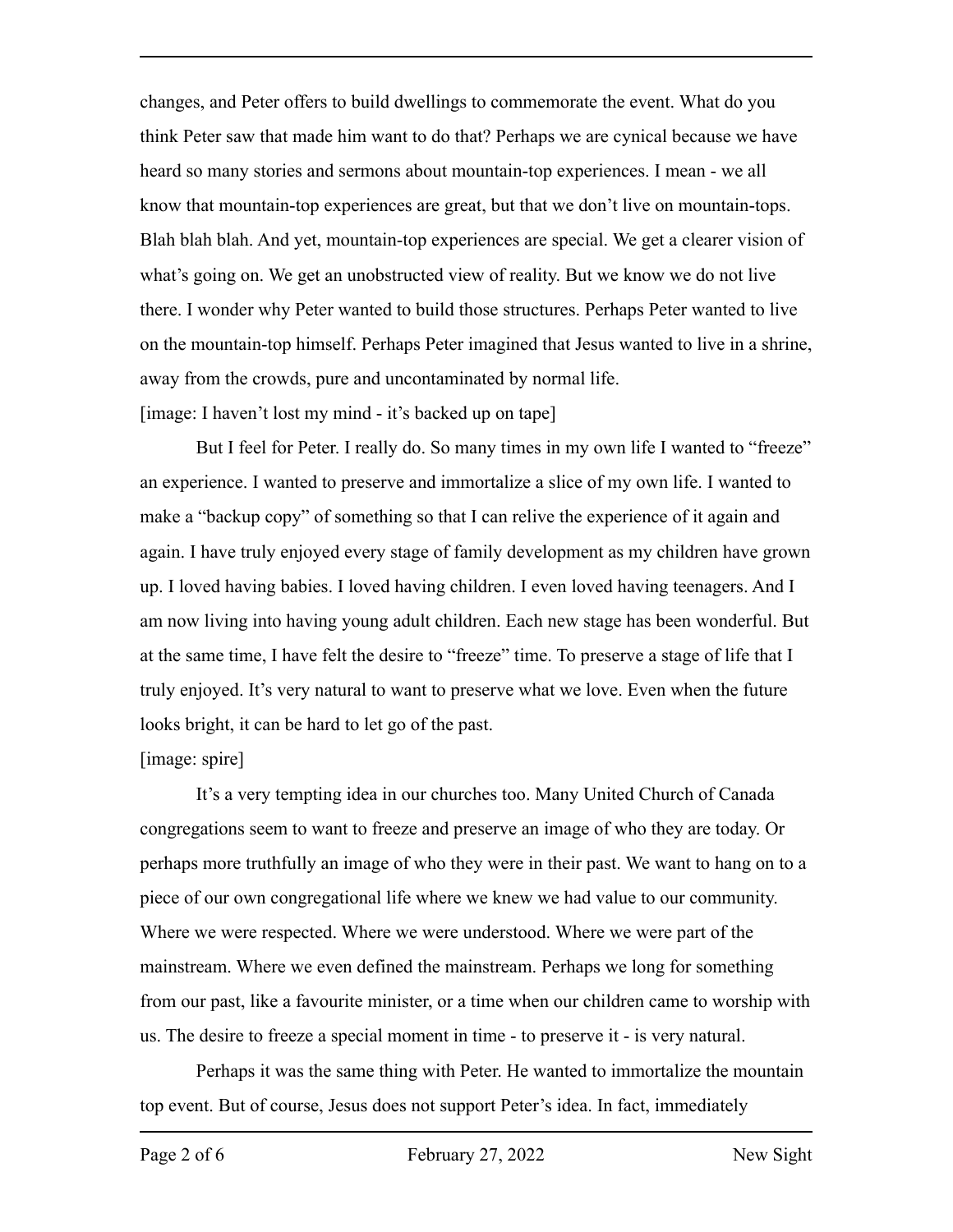following the transfiguration story Jesus is back to his most frequent occupation. He is back with the common people, and Jesus is busy healing someone. [image: bicycle going down hill]

Perhaps we - like Peter - are called not to immortalize our past but to leave the mountain and embrace our unknown and perhaps scary future. Perhaps we are called to follow Jesus back down the mountain into a future that we cannot predict and certainly cannot control. That sounds scary. That would take courage. That would take strength. That would take faith. That would take new perspective. That would take new sight. [image: transfiguration]

And speaking of new sight, what does "transfigure" actually mean? "Trans" means change. And "figure" refers to either the nature, or the appearance, of something. So, "transfigure" means a change in the nature - or the appearance - of something. The gospel story is therefore either about the disciples seeing Jesus's appearance change. Or the disciples seeing Jesus actually change. Or it is about how the disciples changed how they saw Jesus. In any case, something changed.

[image: change tire]

So now I've said it - the "C" word - "change". Yuck. I mean, who ever wants to talk about change in church. And yet, change is all around us. Even in our Exodus reading we see change. Remember that in the Exodus myth, Moses goes up a mountain and comes back with stone tablets containing the 10 commandments. But when he returns, the people Moses left behind are having a party. And so in anger, Moses smashes the tablets because the people broke a commandment they had not been told about yet. So later on in the story, Moses goes back up the mountain to get new tablets to replace the ones that he smashed. That's the text we read earlier. These replacement tablets are unlike any commandments you have ever heard. Instead of sensible commandments to not kill or steal, we have very strange commandments. Including a prohibition on boiling a kid in its mother's milk. It's too bad that the authors of the lectionary cut out the commandments themselves, because they are real head-scratchers. Read them yourself in Exodus 34 sometime. But my point is that even the "10 commandments" as written in the Bible changed over time.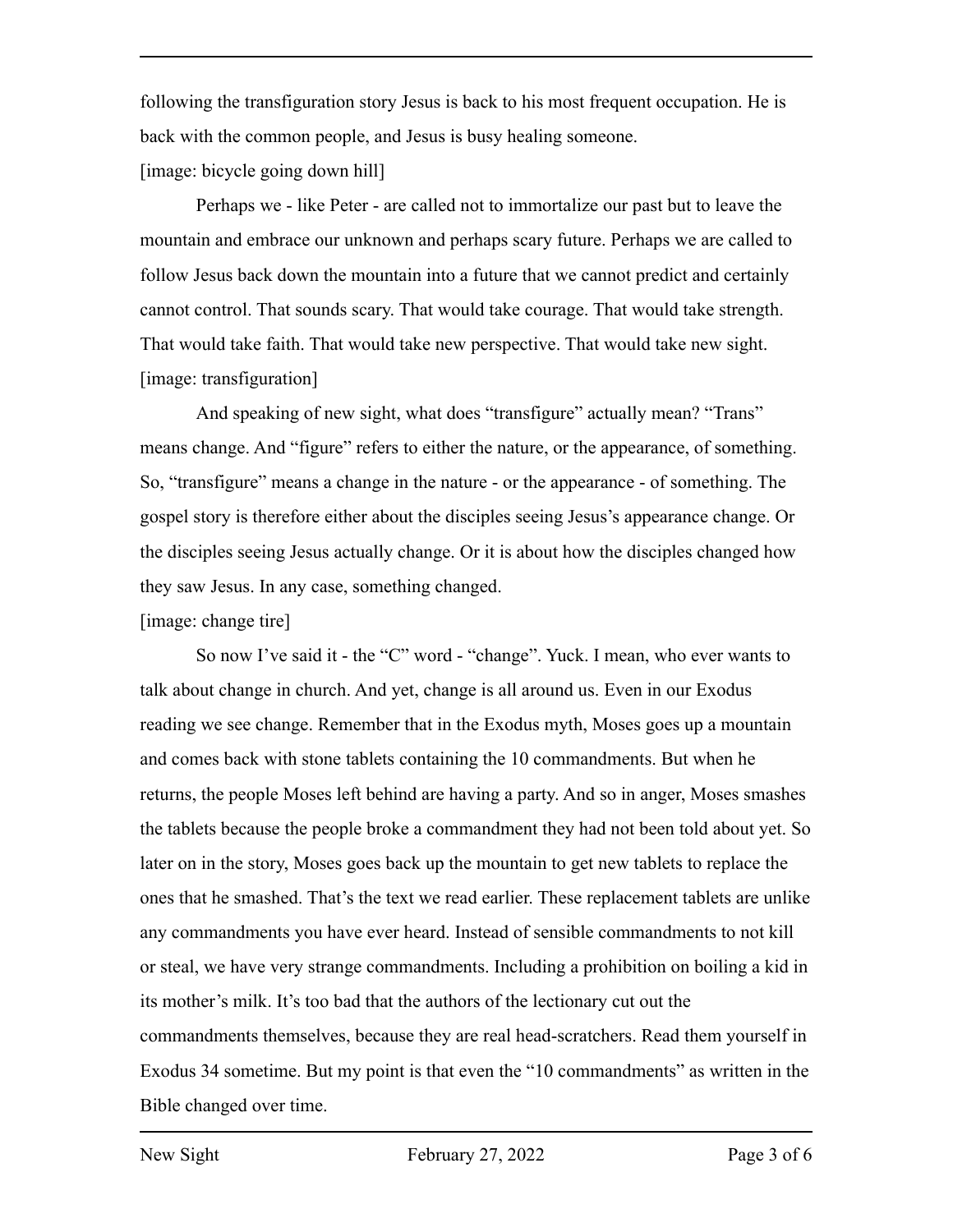[image: change]

Change is the only thing that is permanent in life. Have you ever noticed that? Sometime during my lifetime - I'm not exactly sure when - nobody asked my permission - toilet paper became bathroom tissue. Sneakers became running shoes. False teeth became dental appliances. The dump became the landfill. Used cars became previouslyowned transportation. And as we are reminded of regularly, governments no longer lie to people, they engage in dis-information. Change is all around us.

The traditional interpretation of the transfiguration is that Jesus changed during his mountain-top experience. The "proof" for that is that the lectionary authors paired the gospel reading today with the reading from Exodus where Moses visibly changed after meeting God. But it's still a little hard to figure out exactly what changed. In the gospel story, God - referring to Jesus - says, "This is my son - listen to him", which is almost exactly what God's said 3 years earlier at Jesus's baptism. The story of the transfiguration of Jesus - when we actually read it - does not describe change it all, it really just lays out the status quo. So where is the change? What is the point of the story if Jesus did not change? Remind me - why do we care about this transfiguration business?

Besides, don't we always say that looks can be deceiving? [image: mr bean vs rowan atkinson]

In Luke's version of the transfiguration, it says that the disciples saw the appearance of Jesus's face change, and Jesus's clothes appeared to be very white. So perhaps that's all there is to the story. To imagine that the appearance of Jesus changed. But his mission remained what it had always been. Is it just me, or does that sound just a bit … pointless … I mean, if that's all that happened, why would anyone get excited about Transfiguration Sunday?

Can we even imagine that the appearance of Jesus changed while his mission remained the same. Have you ever seen such a thing yourself. Well, I think it's actually a pretty good description of the church today. It describes what is happening in many churches, including Sydenham-Heritage United Church.

In many ways, our appearance has changed. And that process started long before covid. Today, you have a minister who is allergic to wearing a tie and touching paper. We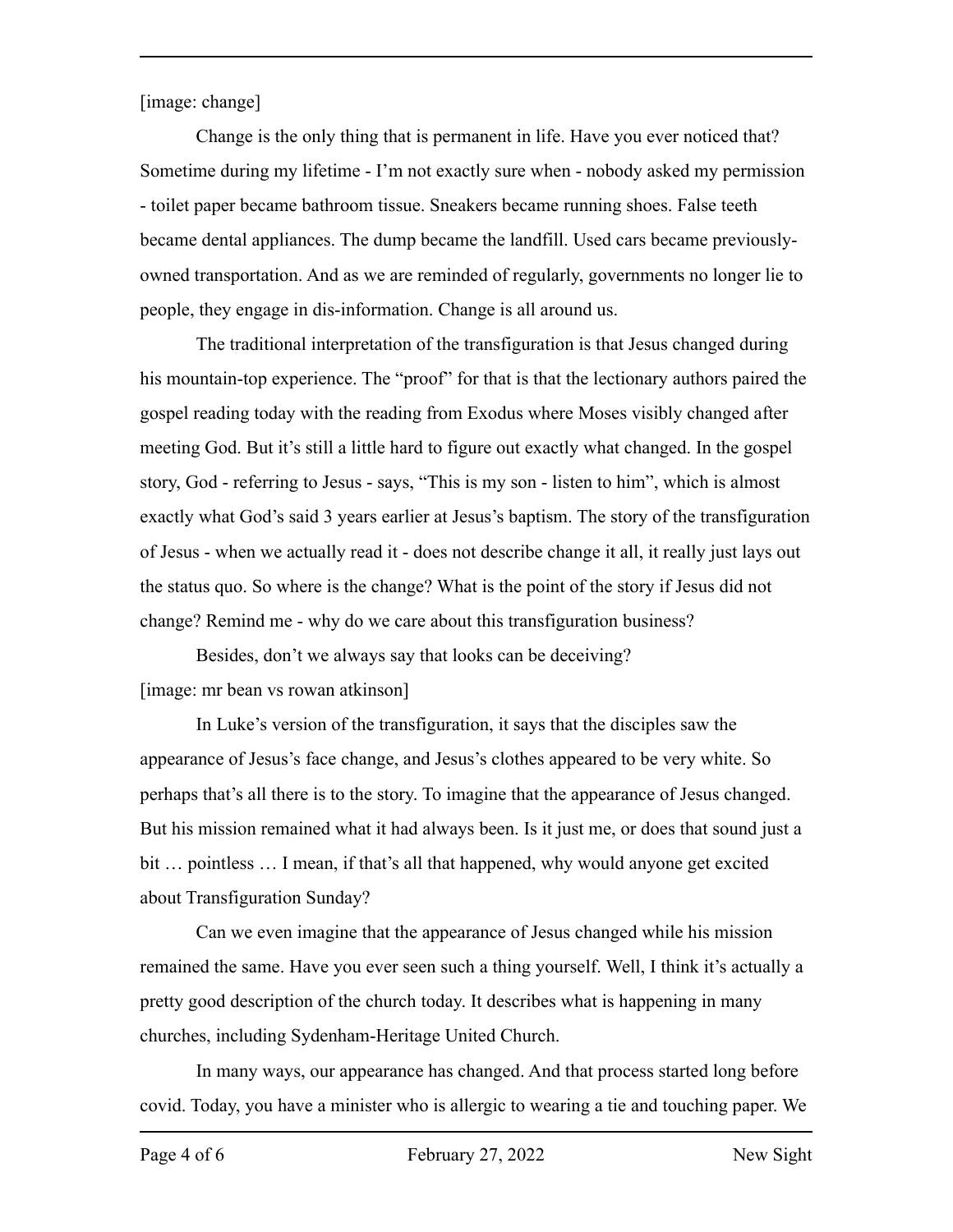have strange activities at church, like drum circles. We even sing music written less than 50 years ago! We have people who sometimes come to church in blue jeans and bring coffee with them into the sanctuary. None of those things would have been acceptable at one time. And of course with covid, we see other changes. The obvious one for me is that I can't see all of you today! This year for Ash Wednesday we will be completely surrounded by no ashes. Our appearance has changed. But does it matter that our appearance has changed? What matters is what we are called to do.

When the pandemic first hit, I asked for the church sign to read "the church" building is closed". I don't know whether the people doing the sign didn't have the right letters, but what they put up was "the church is closed". But this church has never been closed. Our appearance has changed. But we were still open for business. But I do understand that some people confuse "church" with "church building" [image: sanctuary - rock church, Helsinki]

And I want to apologize right now for my part in that. Because I have failed to teach you something. And I want to fix that right now. What does the word "sanctuary" mean? I will assume most of you think it refers to the space we are now sitting in. Well sorry, but the meaning of the word sanctuary is something else that has changed. And yes you are out of date, because it changed about 2000 years ago.

In the Old Testament, "sanctuary" referred to a place where God supposedly lived. Reading from Hebrews 9, "Now even the first covenant had regulations for worship and an earthly sanctuary. For a tent was constructed, the first one, in which were the lamp-stand, the table, and the bread of the Presence; this is called the Holy Place. Behind the second curtain was a tent called the Holy of Holies." (Hebrews 9:1-4). The holy of holies was where God was thought to live. And the curtain separated the holy of holies from the rest of the sanctuary. But when that trouble-maker - Jesus - came along, he changed that. You may remember that when Jesus was crucified, at the moment he died the curtain in the temple split open. That signified that there is no separation between God and humans. We are no longer separated from God - ever. Christians do not believe that God lives in a building - hiding behind a curtain like the Wizard of Oz. God lives within the body of Christ. And the body of Christ is - us. So we - the congregation -